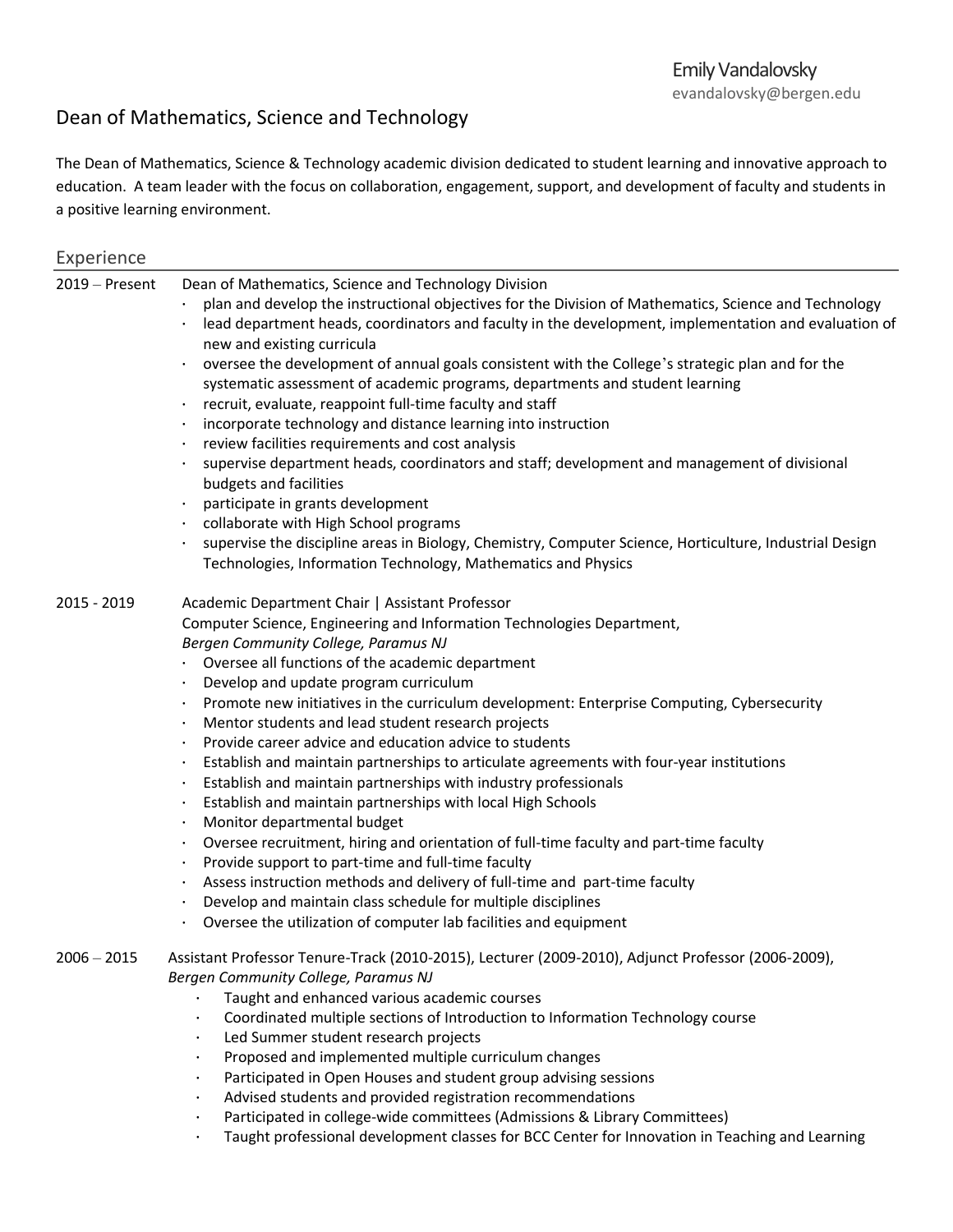| <b>Academic Disciplines Taught:</b> |                                                                                                                                                                     |
|-------------------------------------|---------------------------------------------------------------------------------------------------------------------------------------------------------------------|
|                                     | System Analysis and Design, Applications Development, Java Programming, Introduction to Programming                                                                 |
|                                     | in Python, Visual Basic Programming, UNIX/Linux for Network Administrators, Introduction to Computer                                                                |
|                                     | Science, Introduction to Information Technology.                                                                                                                    |
| 2001 - 2005                         | Technology Instructor / Instructional Designer, Big Apple Educational Center, Brooklyn, NY                                                                          |
|                                     | Developed and taught Technology curriculum introducing major aspects of communication,<br>production, and transportation technologies                               |
|                                     | Enriched formal curriculum with hands-on activities, Technology Fairs, up-to-date workshops and<br>$\bullet$<br>seminars and field trips                            |
|                                     | Received Board of Directors Special Recognition and Appreciation Awards for three consecutive<br>$\bullet$<br>years                                                 |
| $1999 - 2001$                       | Programmer Analyst, National Discount Brokers, Jersey City, NJ                                                                                                      |
|                                     | Enhanced and improved online trading system running on Netscape Application Server and using<br>AppLogic C++ and Java classes                                       |
|                                     | Developed major enhancements to NDB e-mail system                                                                                                                   |
|                                     | Provided NDB customers with the ability to use real-time interactive messaging system "i-answer" to<br>contact Customer Service representatives                     |
|                                     | Designed and implemented NDB Stream Machine, a real-time Level II quote provider<br>$\bullet$                                                                       |
|                                     | Developed and administered customer training sessions<br>$\bullet$                                                                                                  |
| 1996-1999                           | Software Engineer, PaineWebber Inc., Weehawken, NJ                                                                                                                  |
|                                     | Designed and enhanced Managed Accounts online trading system                                                                                                        |
|                                     | Developed DOT client-server protocol for automated order execution on several exchanges<br>$\bullet$<br>Implemented password aging system for online trading system |
|                                     | Accommodated numerous system changes to satisfy user requests                                                                                                       |
|                                     | Performed client support and training<br>$\bullet$                                                                                                                  |
| Education                           |                                                                                                                                                                     |
| Present                             | Ed.D. in Educational Technology Leadership, New Jersey City University, Jersey City, NJ                                                                             |
|                                     | Up-to-date GPA: 4.0                                                                                                                                                 |
|                                     | Projected Graduation: 2020                                                                                                                                          |
|                                     | Proposed Dissertation Topic: Impact of learning analytics formative feedback on course completion rates                                                             |
| 2006-2008                           | Masters of Science in Educational Technology, Ramapo College, Mahwah, NJ,                                                                                           |
|                                     | GPA: 3.9                                                                                                                                                            |
| 1993-1996                           | Bachelor of Science in Computer and Information Science,                                                                                                            |
|                                     | Brooklyn College of City University of New York, Brooklyn, NY                                                                                                       |
|                                     | Magna Cum Laude graduate,                                                                                                                                           |
|                                     | Golden Key National Honor Society member, Dean's List                                                                                                               |
|                                     | GPA in major: 4.0, GPA overall: 3.8                                                                                                                                 |

## Presentations / Interactive Sessions

Vandalovsky, E. (May 2019). Will You Sit with Me? National advocacy campaign for encouraging women in computing careers. Bergen Community College, 2019. Retrieved from<https://www.youtube.com/watch?v=On6oCA8b7dw&feature=youtu.be>